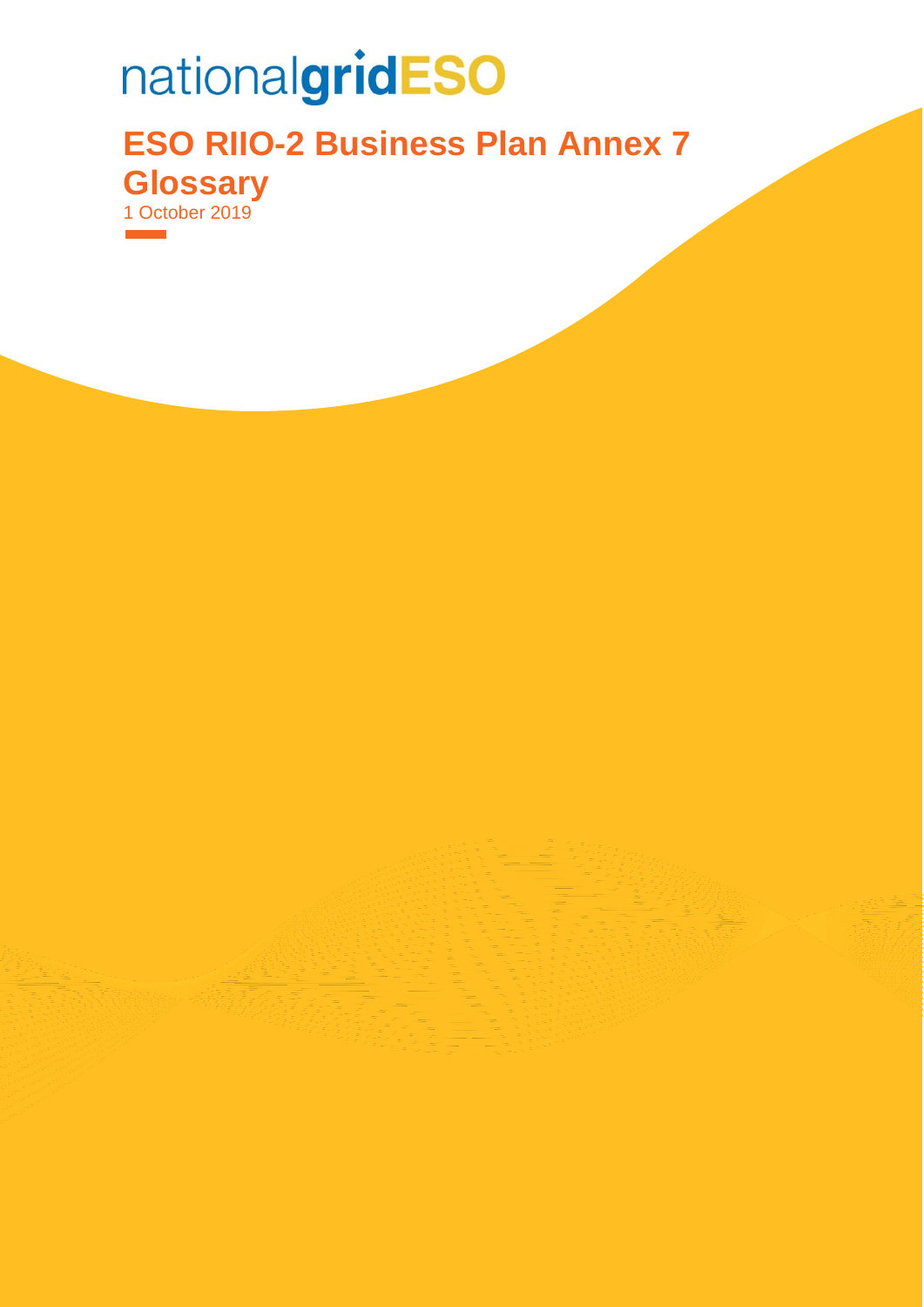This glossary supports the ESO RIIO-2 business plan to define some of the terminology, references and acronyms used throughout the documents.

| <b>Term</b>                                        |              | <b>Acronym Description</b>                                                                                                                                                                                                                                                                                                     |
|----------------------------------------------------|--------------|--------------------------------------------------------------------------------------------------------------------------------------------------------------------------------------------------------------------------------------------------------------------------------------------------------------------------------|
| 2050 carbon reduction target                       |              | A target to reduce carbon emissions by at<br>least 80 per cent of 1990 levels by 2050. This<br>is the original carbon reduction target from the<br>UK's 2008 Climate Change Act. In June 2019,<br>this target was revised such that the Act now<br>requires net zero carbon emissions by 2050.                                 |
| AA1000 Stakeholder<br><b>Engagement Standard</b>   | <b>SES</b>   | A recognised benchmarking framework for<br>assessing, designing, implementing and<br>communicating an integrated approach to<br>stakeholder engagement.                                                                                                                                                                        |
|                                                    | ADAM         | Our technology partners who support<br>application development (AD) and application<br>maintenance (AM).                                                                                                                                                                                                                       |
| <b>Application Programming</b><br>Interfaces       | <b>API</b>   | This enables software to interact with other<br>software either within or between companies.                                                                                                                                                                                                                                   |
| <b>Balancing Mechanism</b>                         | <b>BM</b>    | A platform used to make sure electricity<br>supply and demand is balanced. From one<br>hour prior to real time until the end of a<br>settlement period, the ESO can instruct (or<br>dispatch) parties to increase or decrease their<br>generation or consumption.                                                              |
| <b>Balancing services</b>                          |              | Services procured by a System Operator to<br>balance demand and supply, and to ensure<br>the security and quality of electricity supply<br>across the transmission system. These<br>services include reserve, frequency control<br>and voltage control. Each service has<br>different parameters that a provider must<br>meet. |
| <b>Balancing Services Use of</b><br>System charges | <b>BSUoS</b> | This charge recovers the cost of day-to-day<br>operation of the transmission system from<br>generators and suppliers. BSUoS charges are<br>calculated daily, depending on the balancing<br>actions that the ESO takes. We also provide a<br>monthly forecast of expected BSUoS<br>charges.                                     |
| <b>Balancing and Settlement</b><br>Code            | <b>BSC</b>   | This is a legal document which defines the<br>rules and governance for the balancing                                                                                                                                                                                                                                           |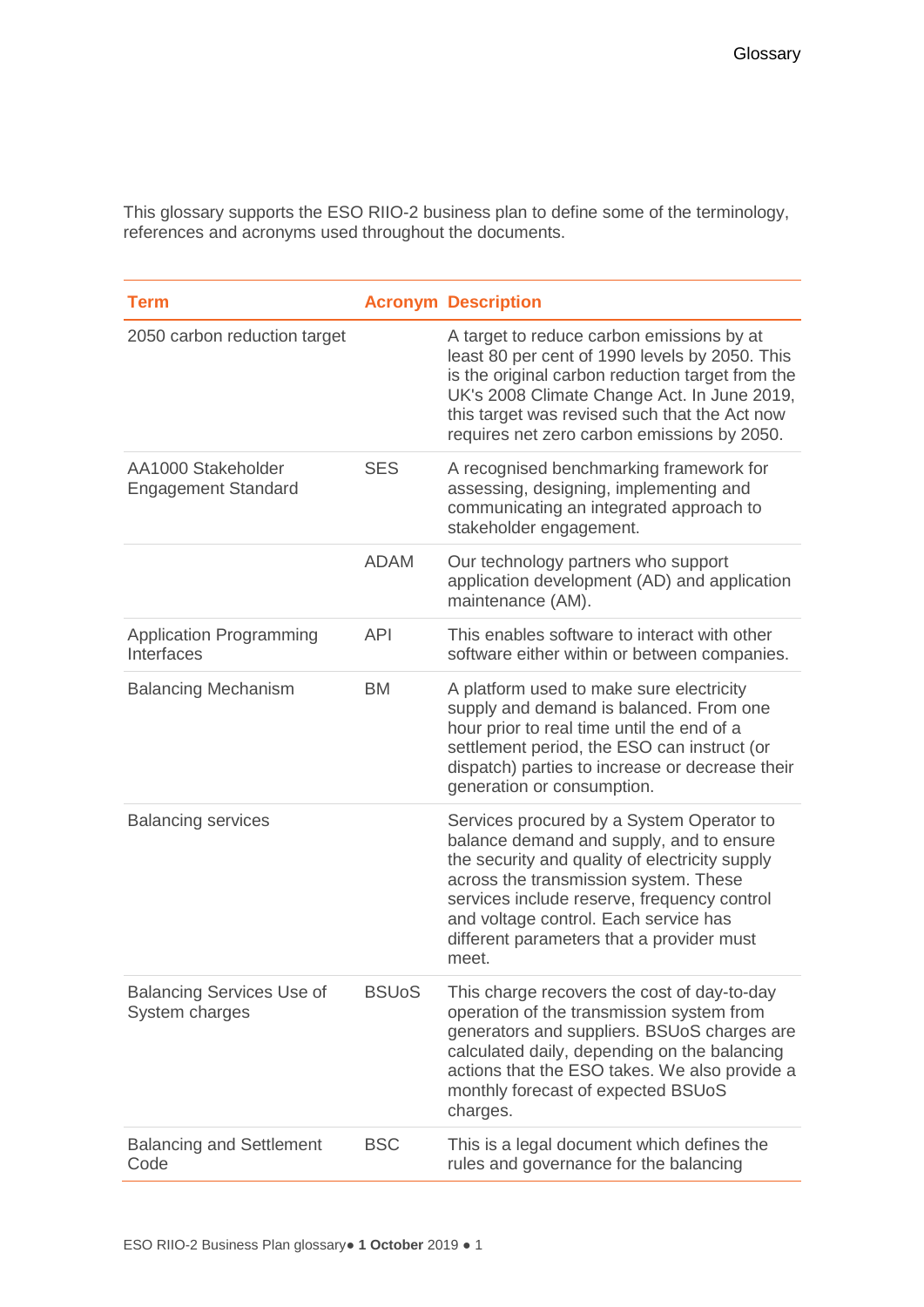| <b>Term</b>                                                        |             | <b>Acronym Description</b>                                                                                                                                                                                                                                                                                              |
|--------------------------------------------------------------------|-------------|-------------------------------------------------------------------------------------------------------------------------------------------------------------------------------------------------------------------------------------------------------------------------------------------------------------------------|
|                                                                    |             | mechanism and imbalance settlement<br>processes of electricity in Great Britain.                                                                                                                                                                                                                                        |
| Big data                                                           |             | Extremely large data sets that may be<br>analysed computationally to reveal patterns,<br>trends, and associations, especially relating to<br>human behaviour and interactions.                                                                                                                                          |
| <b>Black Start</b>                                                 |             | Black Start is the procedure we use to restore<br>power in the event of a total or partial<br>shutdown of the national electricity<br>transmission system.                                                                                                                                                              |
| <b>Capacity Market</b>                                             | <b>CM</b>   | Introduced by the UK Government as part of<br>the Electricity Market Reform Programme to<br>ensure the future security of our electricity<br>supply. This is achieved by providing a<br>payment for reliable sources of capacity,<br>alongside their electricity revenues, ensuring<br>they deliver energy when needed. |
| Capex                                                              |             | Capital expenditures are funds used by a<br>company to acquire, upgrade, maintain and<br>create assets such as IS systems, property,<br>or equipment.                                                                                                                                                                   |
| Carbon Capture Use and<br>Storage                                  | <b>CCUS</b> | A process by which the carbon dioxide (CO2)<br>produced in the combustion of fossil fuels is<br>captured, transported to a storage location<br>and isolated from the atmosphere.                                                                                                                                        |
| <b>Challenge Group</b>                                             |             | As part of Ofgem's Enhanced Stakeholder<br>Engagement approach, they have set up an<br>independent RIIO-2 Challenge Group whose<br>purpose is to assess, scrutinise and challenge<br>companies' business plans in parallel to the<br>companies' user groups.                                                            |
| Combined cycle gas turbine                                         | <b>CCGT</b> | A power station that uses the combustion of<br>natural gas or liquid fuel to drive a gas turbine<br>generator to produce electricity.                                                                                                                                                                                   |
| Committee on Climate<br>Change                                     | CCC         | This is an independent, statutory body<br>established under the Climate Change Act<br>2008. Its purpose is to advise the UK<br>Government and Devolved Administrations on<br>emissions targets and report to Parliament on<br>progress made in reducing greenhouse gas<br>emissions and preparing for climate change.   |
| <b>Competitively Appointed</b><br><b>Transmission Owner regime</b> | <b>CATO</b> | In January 2018, Ofgem announced their<br>intention to introduce competition into                                                                                                                                                                                                                                       |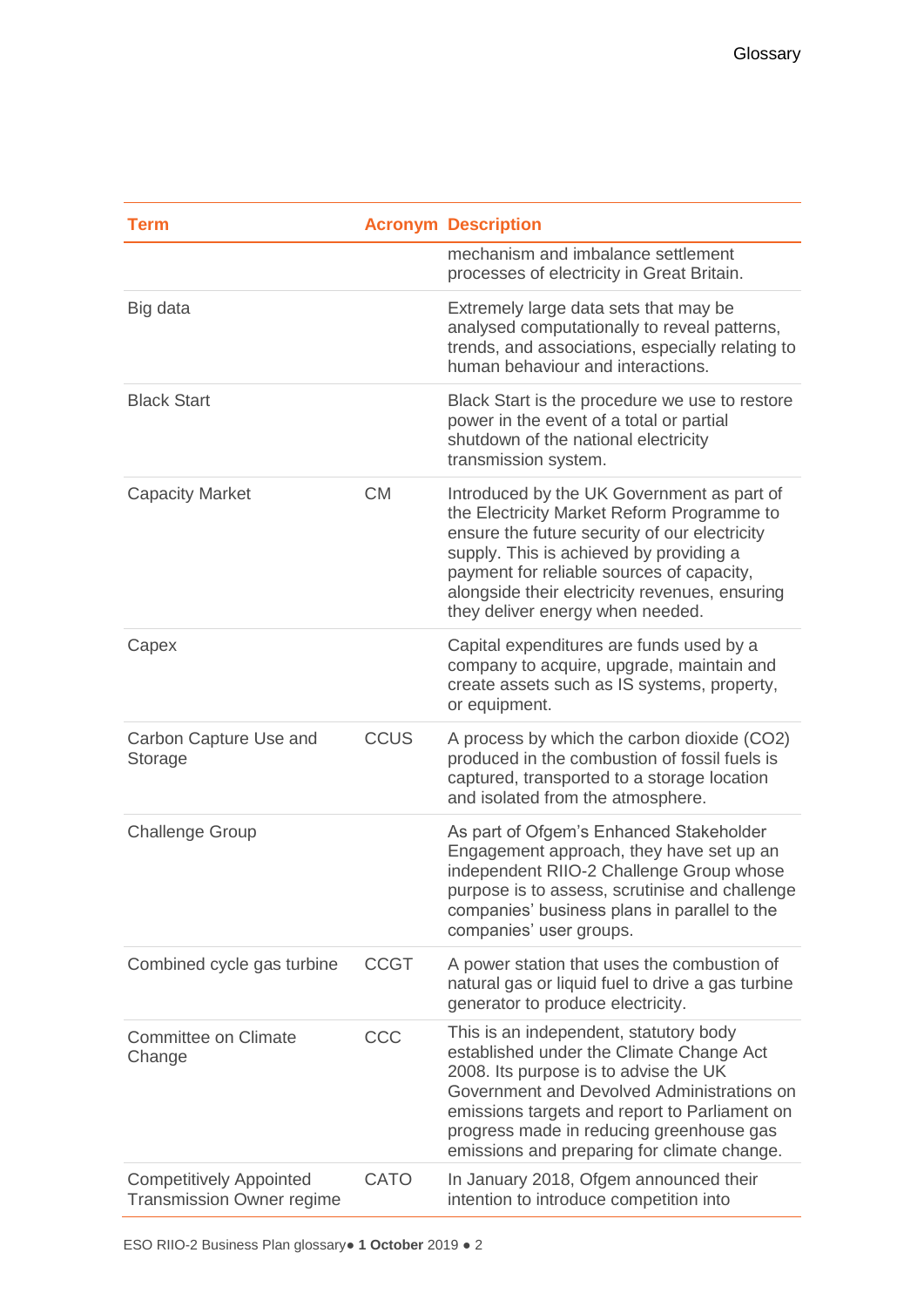| <b>Term</b>                                       |             | <b>Acronym Description</b>                                                                                                                                                               |
|---------------------------------------------------|-------------|------------------------------------------------------------------------------------------------------------------------------------------------------------------------------------------|
|                                                   |             | onshore electricity transmission build and this<br>is the process that grants licences based on<br>that competitive tendering.                                                           |
| <b>Competition Markets</b><br>Authority           | <b>CMA</b>  | A non-ministerial government department in<br>the United Kingdom, responsible for<br>strengthening business competition and<br>preventing and reducing anti-competitive<br>activities.   |
| <b>Community Renewables</b>                       | <b>CR</b>   | Community Renewables scenario from FES.<br>In this scenario, both the level of<br>decentralisation and speed of decarbonisation<br>is high. The 2050 carbon reduction target is<br>met.  |
| Connection and Use of<br><b>System Code</b>       | <b>CUSC</b> | The CUSC is the contractual framework for<br>connection to, and use of, the National<br>Electricity Transmission System (NETS).                                                          |
| <b>Connections Portal</b>                         |             | An IT platform that serves as the single<br>interface between the ESO and transmission<br>connected parties.                                                                             |
| Consumer                                          |             | The end-user of the products and services we<br>provide, including domestic households, with<br>whom we have no direct relationships.                                                    |
| <b>Consumer Evolution</b>                         | <b>CE</b>   | One of the FES scenarios, where the level of<br>decentralisation are high, but the speed of<br>decarbonisation is not. In this scenario, the<br>2050 carbon reduction target is not met. |
| <b>Control Centre Architecture</b><br>and Systems |             | The suite of IT tools used by the control room<br>to monitor and balance the electricity network.                                                                                        |
| Cost benefit analysis                             | <b>CBA</b>  | This is an options appraisal process, where<br>the cost of a proposed process or action is<br>calculated, then subtracted from<br>the costs associated with taking that action.          |
| <b>Critical National Infrastructure CNI</b>       |             | Assets that are considered vitally important to<br>daily life and the economy. This includes<br>infrastructure associated with the generation<br>and transportation of electricity.      |
| Customer                                          |             | Organisations or individuals who pay us for<br>the products and services we provide.                                                                                                     |
| Data centre                                       |             | A location used to house computer systems<br>and associated components.                                                                                                                  |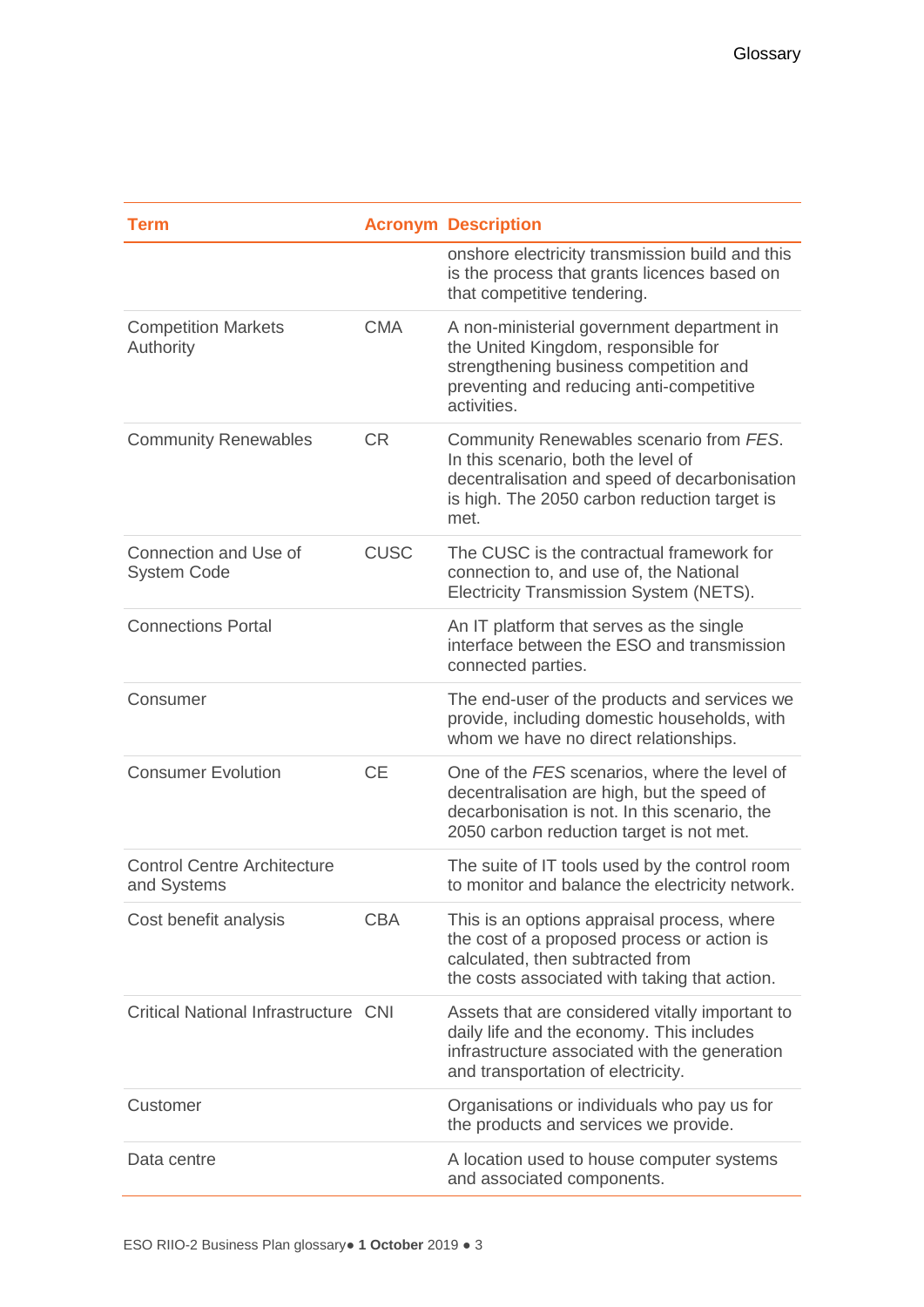| <b>Term</b>                                                   |              | <b>Acronym Description</b>                                                                                                                                                                                                                                                                                                                                                                                                                                                                                                                                                                                    |
|---------------------------------------------------------------|--------------|---------------------------------------------------------------------------------------------------------------------------------------------------------------------------------------------------------------------------------------------------------------------------------------------------------------------------------------------------------------------------------------------------------------------------------------------------------------------------------------------------------------------------------------------------------------------------------------------------------------|
| Demand side response                                          | <b>DSR</b>   | A deliberate change to an energy user's<br>natural pattern of metered electricity or gas<br>consumption, brought about by a signal from<br>another party.                                                                                                                                                                                                                                                                                                                                                                                                                                                     |
| Department for Business,<br>Energy and Industrial<br>Strategy | <b>BEIS</b>  | A UK Government department with<br>responsibilities for business, industrial<br>strategy, science, innovation, energy, and<br>climate change.                                                                                                                                                                                                                                                                                                                                                                                                                                                                 |
| Design authority                                              |              | The ESO design authority will give<br>stakeholders the opportunity to inform the<br>direction of the ESO, and provide input into<br>the design of services and capabilities. It will<br>also provide transparency of the decision-<br>making process and prioritisation of<br>investments. At a more detailed level, it will<br>allow us to consult and engage on the<br>experience of interacting with the ESO and<br>invite input into key design, development and<br>testing phases of our solutions development.<br>It will also provide transparency of the<br>decision-making logic behind our systems. |
| Digital twin                                                  |              | A digital twin uses software to replicate<br>physical assets, processes, people, places,<br>systems or devices for simulation, modelling<br>and forecasting.                                                                                                                                                                                                                                                                                                                                                                                                                                                  |
| Digitisation                                                  |              | Process of converting information from a<br>physical format into a digital one.                                                                                                                                                                                                                                                                                                                                                                                                                                                                                                                               |
| <b>Dispatch</b>                                               |              | The operation of generation facilities to<br>produce energy at the lowest cost to reliably<br>serve consumers, recognising any operational<br>limits of generation and transmission facilities.                                                                                                                                                                                                                                                                                                                                                                                                               |
| Distribution Connection and<br>Use of System Agreement        | <b>DCUSA</b> | This is a multi-party contract between<br>licensed electricity distributors, suppliers and<br>generators in Great Britain concerned with the<br>use of the electricity distribution system.                                                                                                                                                                                                                                                                                                                                                                                                                   |
| Distributed energy resource                                   | <b>DER</b>   | Resources connected to electricity distribution<br>networks, which system operators can use to<br>efficiently manage energy grids. These<br>resources include flexible generation, flexible<br>demand and storage.                                                                                                                                                                                                                                                                                                                                                                                            |
| Distributed generation                                        | DG           | Any generation that is connected directly to<br>the local distribution network, as opposed to<br>the high voltage transmission network.                                                                                                                                                                                                                                                                                                                                                                                                                                                                       |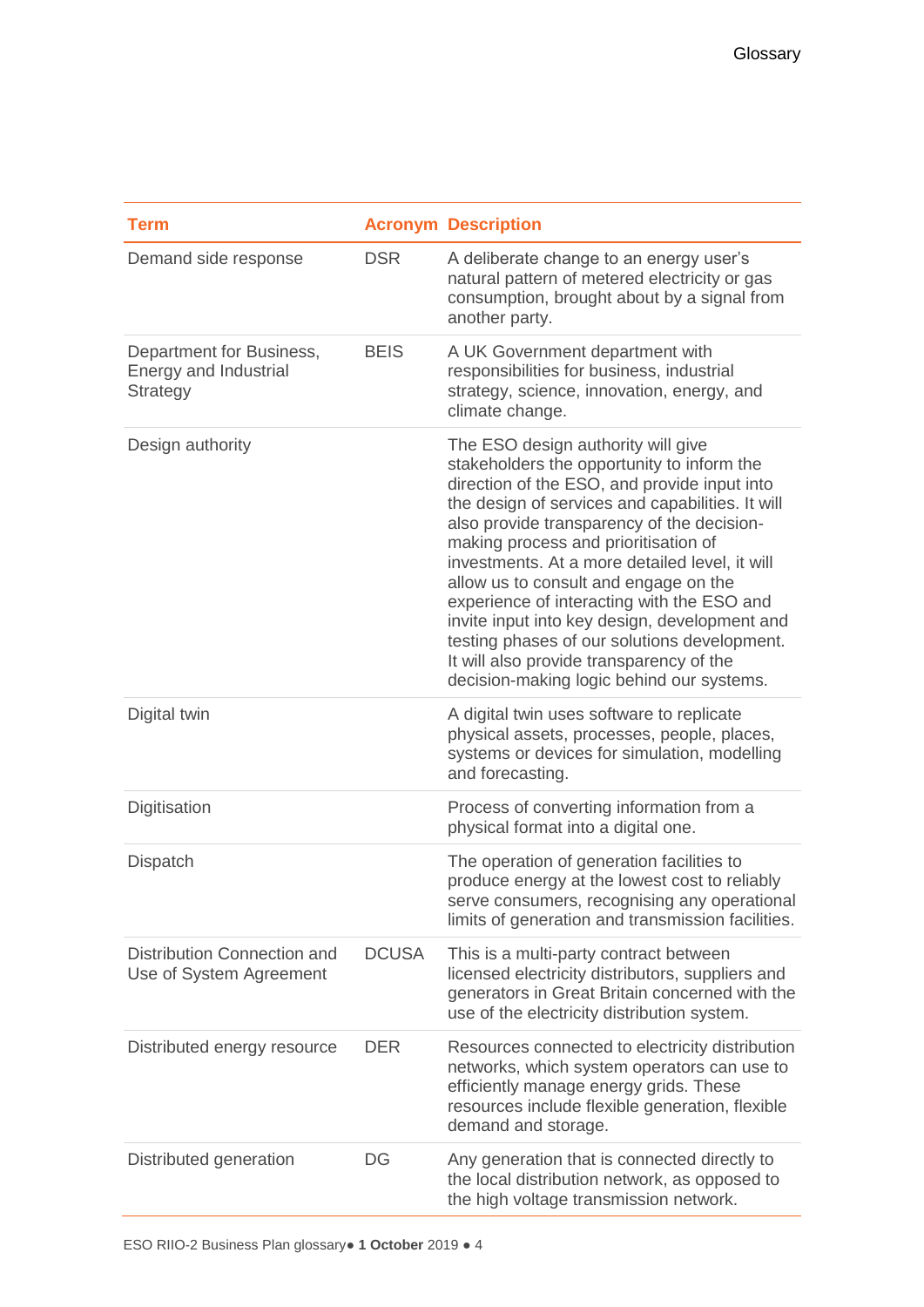| <b>Term</b>                                             |             | <b>Acronym Description</b>                                                                                                                                                                                                                                                                                                                                                                  |
|---------------------------------------------------------|-------------|---------------------------------------------------------------------------------------------------------------------------------------------------------------------------------------------------------------------------------------------------------------------------------------------------------------------------------------------------------------------------------------------|
| <b>Distributed Restoration</b><br>project               |             | A three-year Ofgem funded partnership aimed<br>to lead the way in finding a technical solution<br>to utilising the power of distributed energy<br>resources (DER) in a Black Start event.                                                                                                                                                                                                   |
| Distribution Network Operator DNO                       |             | Own and operate networks for the distribution<br>of electricity.                                                                                                                                                                                                                                                                                                                            |
| <b>Distribution System Operator</b>                     | <b>DSO</b>  | A DSO is the entity which monitors, controls<br>and actively manages the electricity flow on<br>the lower voltage distribution system to<br>maintain a safe, secure and reliable electricity<br>supply.                                                                                                                                                                                     |
| <b>Embedded customers</b>                               |             | Users connected to the distribution networks.                                                                                                                                                                                                                                                                                                                                               |
| <b>Enhanced Frequency Control</b><br>Capability project | <b>EFCC</b> | Completed on 30th April 2019, National Grid<br>Electricity System Operator (NGESO) teamed<br>up with industry and academia in this project<br>to find new ways to stabilise the Great<br>Britain's (GB) electricity transmission system<br>as the nation's energy becomes greener.                                                                                                          |
| <b>Electricity Balancing System</b>                     | <b>EBS</b>  | The EBS was implemented to replace the<br>suite of systems used to execute the<br>Balancing Mechanism.                                                                                                                                                                                                                                                                                      |
| <b>Electricity Market Reform</b>                        | <b>EMR</b>  | A Government policy to incentivise<br>investment in secure, low carbon electricity,<br>improve the security of Great Britain's<br>electricity supply, and improve affordability for<br>consumers.                                                                                                                                                                                           |
| <b>Electricity System Operator</b>                      | <b>ESO</b>  | An entity entrusted with transporting electric<br>energy on a regional or national level, using<br>fixed infrastructure. The ESO may not<br>necessarily own the assets concerned. For<br>example, National Grid ESO operates the<br>electricity transmission system in Scotland,<br>which is owned by Scottish Hydro Electricity<br><b>Transmission and Scottish Power</b><br>Transmission. |
| <b>Energy Codes Review</b>                              |             | A joint comprehensive review of the energy<br>codes, by BEIS and Ofgem, to help govern<br>the energy system. The aim of the review is to<br>consider options for improving the existing<br>arrangements, including scope for<br>fundamental reform.                                                                                                                                         |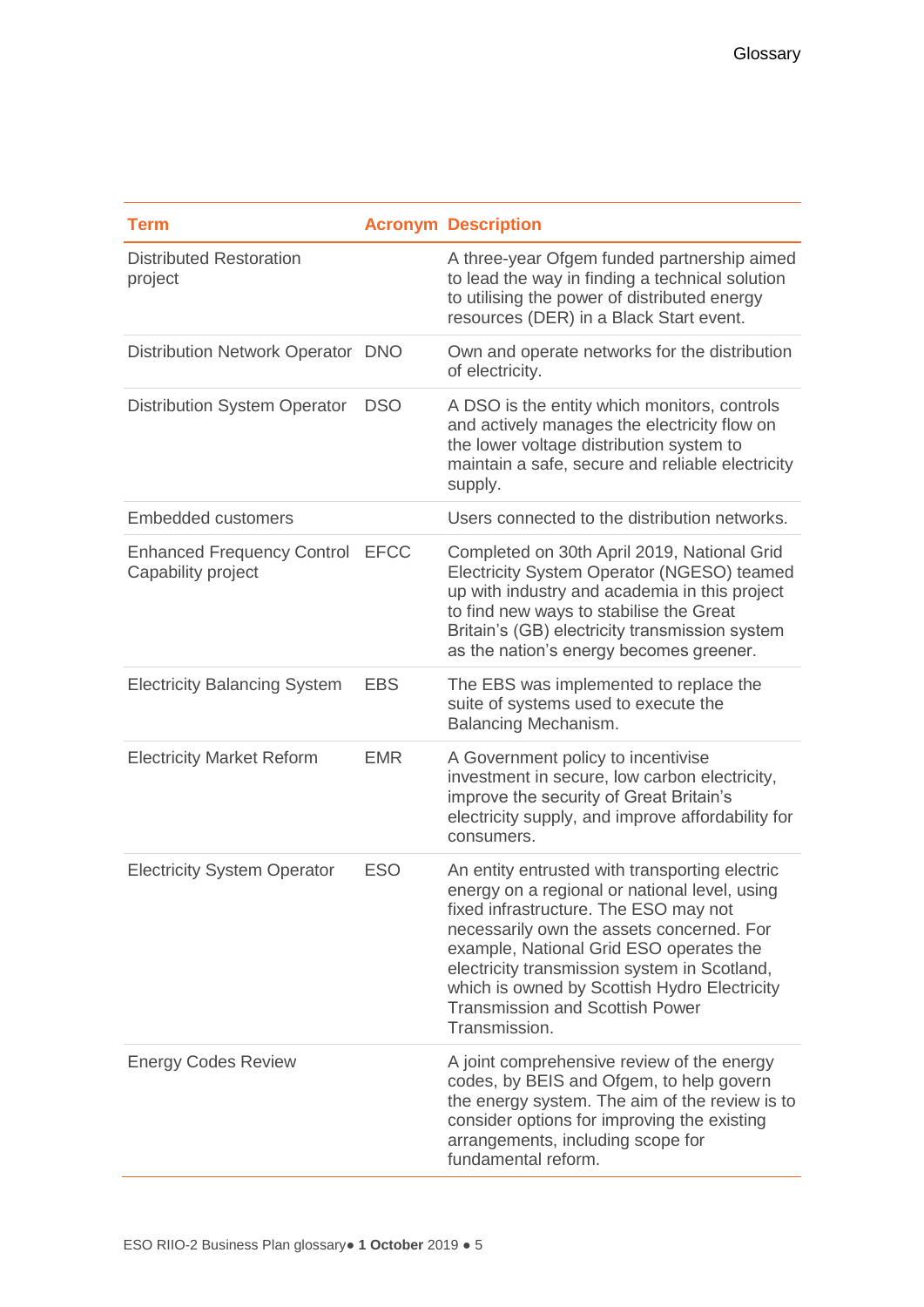| <b>Term</b>                                                  |                       | <b>Acronym Description</b>                                                                                                                                                                                                                                                                                  |
|--------------------------------------------------------------|-----------------------|-------------------------------------------------------------------------------------------------------------------------------------------------------------------------------------------------------------------------------------------------------------------------------------------------------------|
| Enterprise Resource Planning ERP                             |                       | The ability to deliver an integrated suite of<br>business applications. ERP tools share a<br>common process and data model, covering<br>broad and deep operational end-to-end<br>processes.                                                                                                                 |
| <b>Electricity Market Reform</b>                             | <b>EMR</b>            | A government policy to incentivise investment<br>in secure, low-carbon electricity, improve the<br>security of Great Britain's electricity supply,<br>and improve affordability for consumers.                                                                                                              |
| Electric vehicle                                             | EV                    | A vehicle driven by an electric motor. It can<br>either be driven solely using a battery, as part<br>of a hybrid system, or have a generator that<br>can recharge the battery but does not drive<br>the wheels.                                                                                             |
| <b>ESO Board</b>                                             |                       | Setup in advance of the ESO beginning to<br>operate as a legally separate business (within<br>the National Grid Group) from 1st April 2019,<br>this new Board has a crucial role in<br>overseeing the ESO as it evolves and<br>engages in the transformation of the energy<br>market.                       |
| ESO portal                                                   |                       | An IT platform that serves as the single<br>interface between the ESO and market<br>participants.                                                                                                                                                                                                           |
| <b>ESO RIIO-2 Stakeholder</b><br>Group                       | <b>ERSG</b>           | An independently chaired group set up to<br>scrutinise and challenge our business plan,<br>making sure it reflects our stakeholders'<br>priorities, as well as driving value for<br>consumers. Its members are drawn from a<br>cross-section of customers, service providers<br>and public interest groups. |
| European network code                                        | <b>ENC</b>            | The Third Energy Package of European<br>legislation created a requirement for<br>European network codes (ENC), covering grid<br>connections, markets, and system<br>operation. The codes are designed to provide<br>a sustainable, secure and competitive<br>electricity market across Europe.              |
| <b>Federal Energy Regulatory</b><br><b>Commission Form 1</b> | <b>FERC</b><br>Form 1 | This is a comprehensive financial and<br>operating report submitted for electric rate<br>regulation and financial audits in the United<br>States of America.                                                                                                                                                |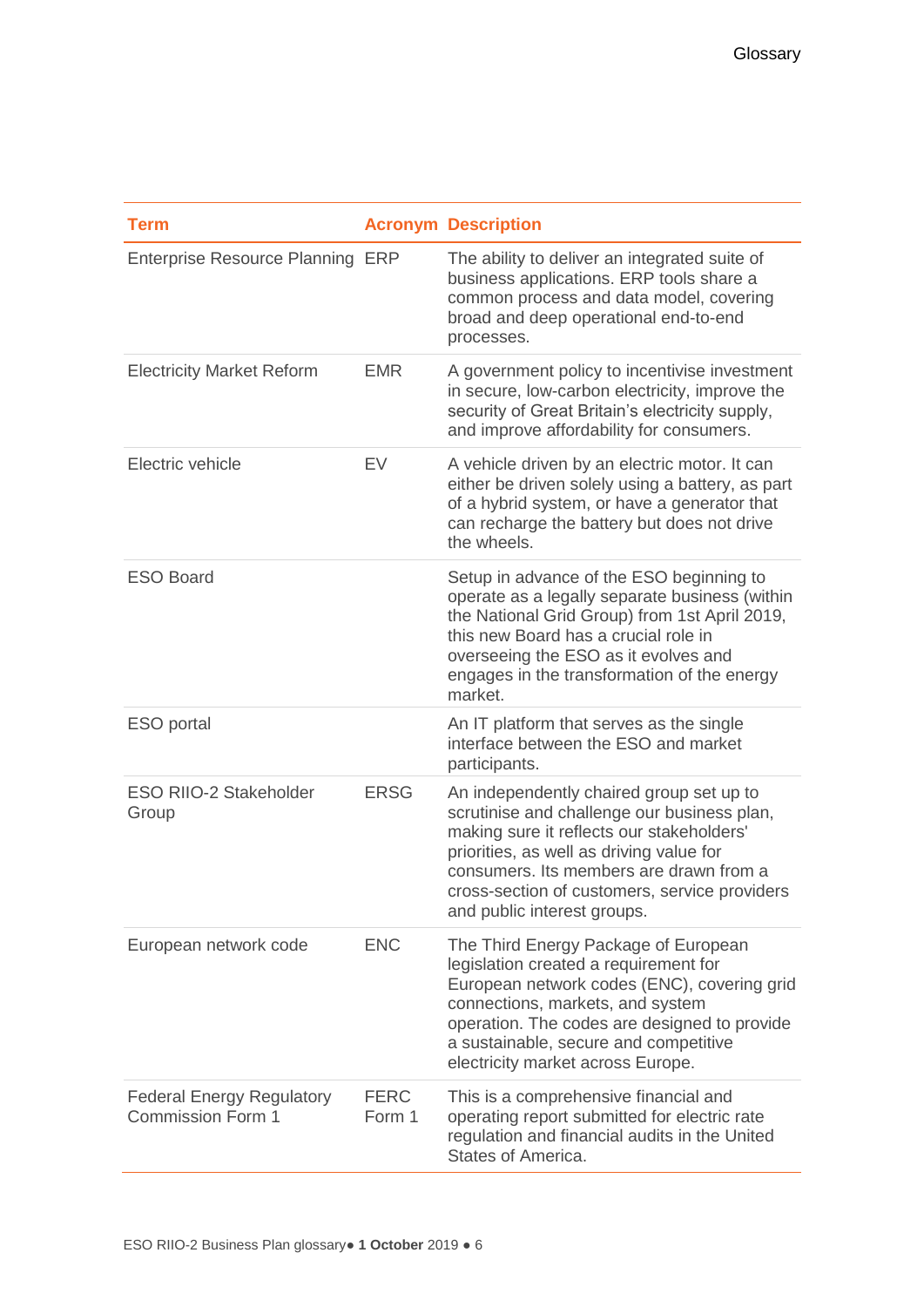| <b>Term</b>                                          |             | <b>Acronym Description</b>                                                                                                                                                                                                                                      |
|------------------------------------------------------|-------------|-----------------------------------------------------------------------------------------------------------------------------------------------------------------------------------------------------------------------------------------------------------------|
| Flexible generation                                  |             | Types of generation that can respond quickly<br>to requests to change their output.                                                                                                                                                                             |
| <b>Forward Plan</b>                                  |             | Published each financial year, our Forward<br>Plan describes what the ESO is planning to<br>do to deliver benefits for our customers and<br>stakeholders. It includes a set of criteria for<br>our performance to be measured against.                          |
| <b>Future Energy Scenarios</b>                       | <b>FES</b>  | The FES is a range of credible pathways for<br>the future of energy out to 2050. They form<br>the starting point for our transmission network<br>and investment planning, and are used to<br>identify future operability challenges and<br>potential solutions. |
| <b>Future Worlds consultation</b>                    |             | A consultation on electricity networks' plans to<br>deliver a smarter, more flexible and more<br>decentralised energy system, launched by<br><b>Energy Networks Association's Open</b><br>Networks Project on August 2018.                                      |
| Full time equivalent                                 | <b>FTE</b>  | Full time equivalent staff in employment.                                                                                                                                                                                                                       |
| Gigawatt                                             | <b>GW</b>   | A unit of power. 1 GW = 1,000,000,000 watts.                                                                                                                                                                                                                    |
| Gigavolt-ampere                                      | <b>GVA</b>  | One billion volt-ampere - the unit of apparent<br>power.                                                                                                                                                                                                        |
| <b>Great Britain</b>                                 | <b>GB</b>   | A geographical, social and economic<br>grouping of countries that contains England,<br>Scotland and Wales.                                                                                                                                                      |
| <b>Grid Code</b>                                     |             | Specifies the technical requirements for<br>connection to, and use of, the national<br>electricity transmission system.                                                                                                                                         |
| <b>Grid Supply Point</b>                             | <b>GSP</b>  | A point at which a transmission system<br>is connected to a distribution system.                                                                                                                                                                                |
| Human factors                                        |             | How humans react physically and<br>psychologically in relation to specific<br>environments and situations.                                                                                                                                                      |
| Inflexible generation                                |             | Types of generation that require long notice<br>periods to change their output or have<br>obligations that influence when they can<br>generate.                                                                                                                 |
| <b>Integrated Energy</b><br><b>Management System</b> | <b>iEMS</b> | The core control system which enables the<br>real-time operation and monitoring of the                                                                                                                                                                          |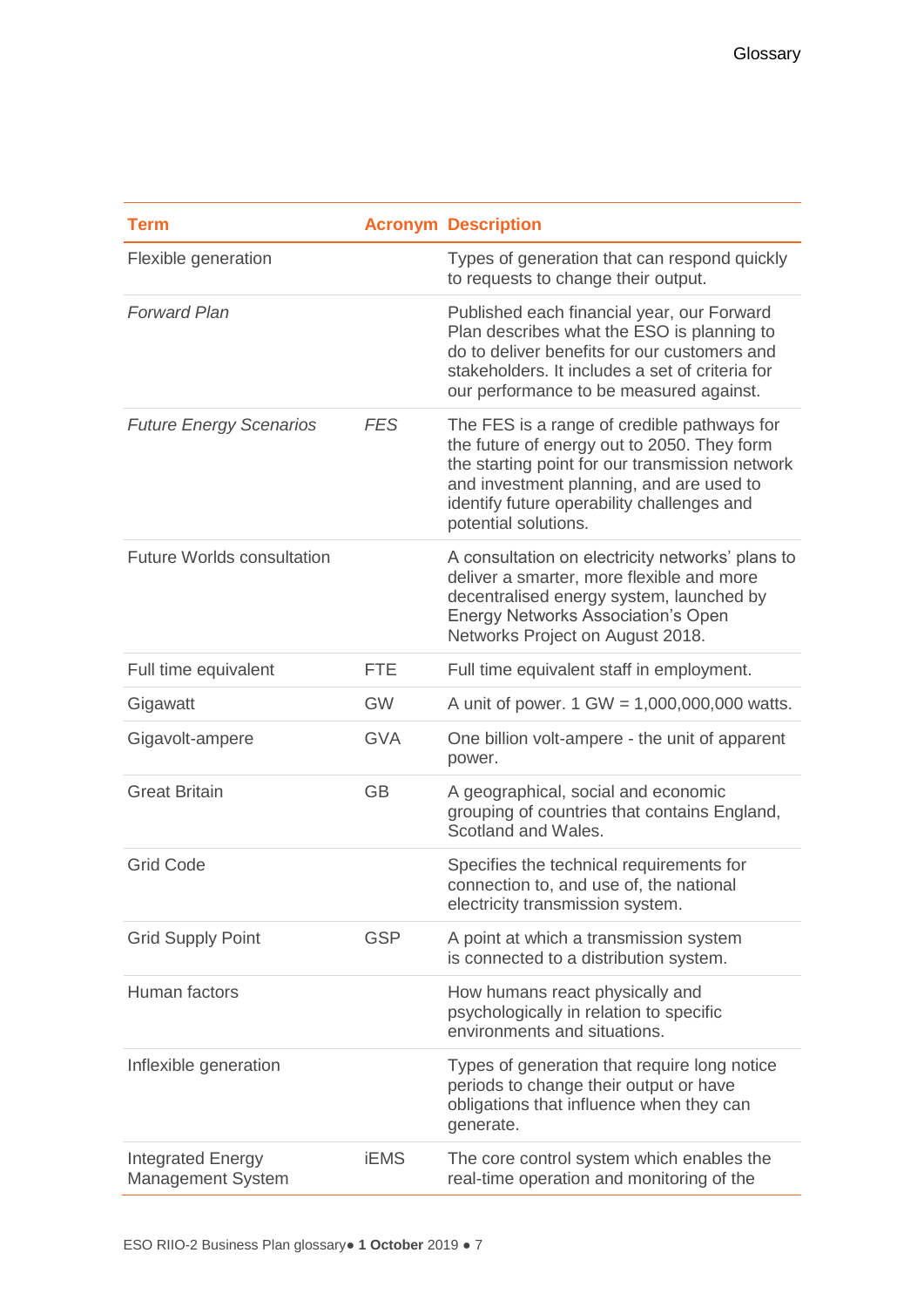| <b>Term</b>                                               |             | <b>Acronym Description</b>                                                                                                                                                                                                                                                                                                                                                                                                                                                                                                                                                                                                                                                    |
|-----------------------------------------------------------|-------------|-------------------------------------------------------------------------------------------------------------------------------------------------------------------------------------------------------------------------------------------------------------------------------------------------------------------------------------------------------------------------------------------------------------------------------------------------------------------------------------------------------------------------------------------------------------------------------------------------------------------------------------------------------------------------------|
|                                                           |             | transmission system. It is categorised as<br>Critical National Infrastructure.                                                                                                                                                                                                                                                                                                                                                                                                                                                                                                                                                                                                |
| Intermittent generation                                   |             | Types of generation that can only produce<br>electricity when their primary energy source is<br>available. For example, wind turbines can<br>only generate when the wind is blowing.                                                                                                                                                                                                                                                                                                                                                                                                                                                                                          |
| Intertrip                                                 |             | Automatic control arrangements where<br>generation may be reduced or disconnected<br>following a system fault.                                                                                                                                                                                                                                                                                                                                                                                                                                                                                                                                                                |
| Key performance indicator                                 | <b>KPI</b>  | A measure of performance.                                                                                                                                                                                                                                                                                                                                                                                                                                                                                                                                                                                                                                                     |
| Loss of load expectation                                  | <b>LOLE</b> | Used to describe electricity security of supply.<br>It is an approach based on probability and is<br>measured in hours per year. It measures the<br>risk, across the whole winter, of demand<br>exceeding supply under normal operation.<br>This does not mean there will be loss of<br>supply for 3 hours per year. It gives an<br>indication of the amount of time, across the<br>whole winter, which the System Operator<br>(SO) will need to call on balancing tools such<br>as voltage reduction, maximum generation or<br>emergency assistance from interconnectors.<br>In most cases, loss of load would be<br>managed without significant impact on end<br>consumers. |
| Machine learning                                          |             | An application of artificial intelligence that<br>enables software solutions to automatically<br>learn and improve.                                                                                                                                                                                                                                                                                                                                                                                                                                                                                                                                                           |
| Market platform                                           |             | The Market Platform will provide a portal to<br>participate in all our ESO balancing service<br>markets, the Capacity Market and the<br>Contracts for Difference (CfD) auctions. It will<br>allow market participants to perform a range<br>of tasks online including registration,<br>contracting, participation in procurement<br>events, access performance reporting and<br>portfolio management.                                                                                                                                                                                                                                                                         |
| Megavolt ampere reactive                                  | <b>MVAr</b> | One million volt-ampere reactive, the unit of<br>reactive power.                                                                                                                                                                                                                                                                                                                                                                                                                                                                                                                                                                                                              |
| Megawatt                                                  | <b>MW</b>   | A unit of power. $1 \text{ MW} = 1,000,000 \text{ watts}$ .                                                                                                                                                                                                                                                                                                                                                                                                                                                                                                                                                                                                                   |
| <b>National Electricity</b><br><b>Transmission System</b> | <b>NETS</b> | The network and assets infrastructure that<br>supports the electricity transmission system in                                                                                                                                                                                                                                                                                                                                                                                                                                                                                                                                                                                 |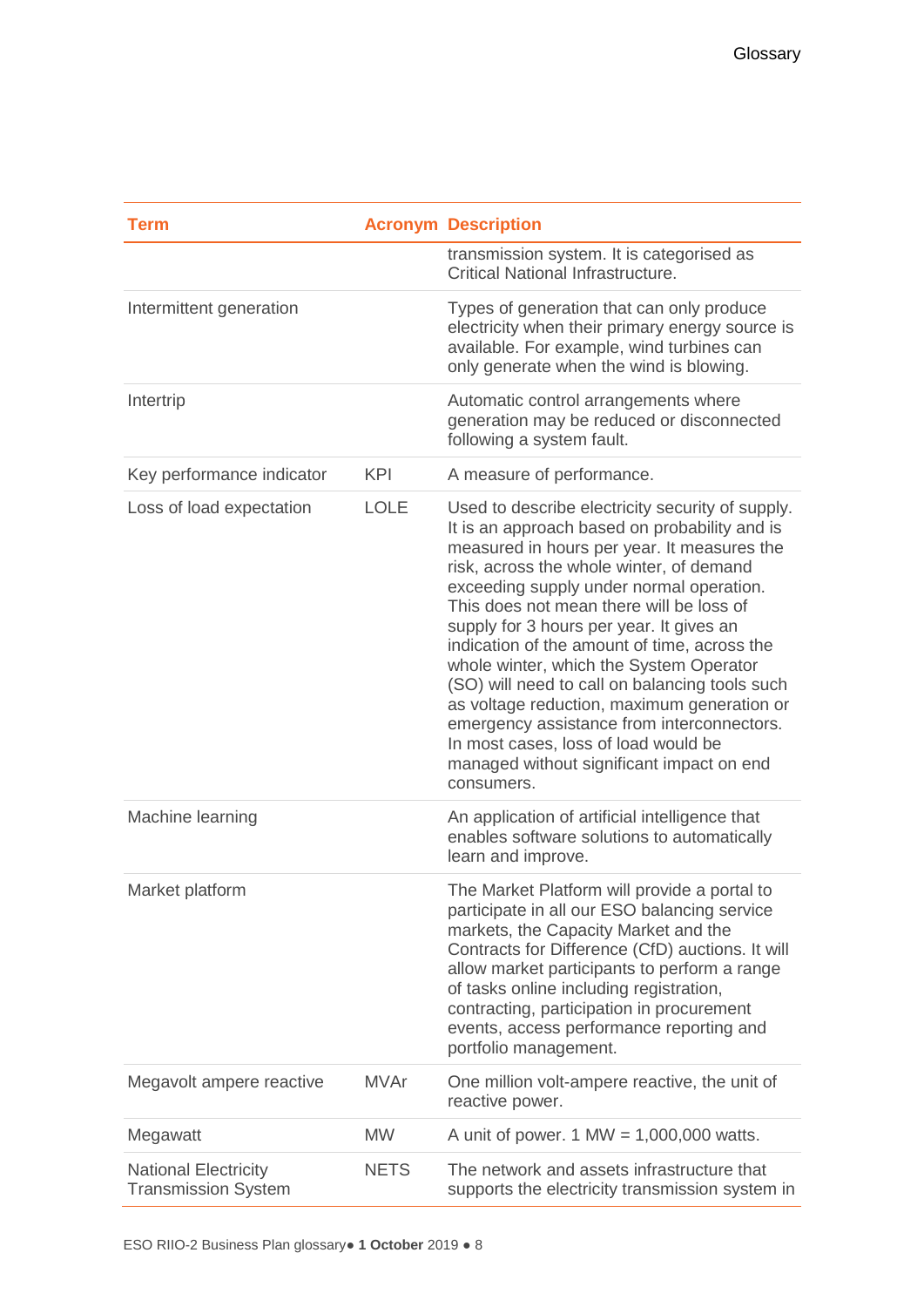| Term                                                                                     |             | <b>Acronym Description</b>                                                                                                                                                                                                                                                                           |
|------------------------------------------------------------------------------------------|-------------|------------------------------------------------------------------------------------------------------------------------------------------------------------------------------------------------------------------------------------------------------------------------------------------------------|
|                                                                                          |             | England and Wales. This consists of<br>approximately 7,200 kilometres (4,474 miles)<br>of overhead line, 1,500 kilometres (932 miles)<br>of underground cable and 342 substations.                                                                                                                   |
| <b>National Grid Electricity</b><br>Transmission                                         | <b>NGET</b> | Owns the electricity transmission network in<br>England and Wales, helping to connect large<br>or small energy projects.                                                                                                                                                                             |
| National Infrastructure<br>Commission                                                    | <b>NIC</b>  | The National Infrastructure Commission,<br>provides the government with impartial,<br>expert advice on major long-term<br>infrastructure challenges. National<br>Infrastructure Commission works with HM<br>Treasury.                                                                                |
| <b>Network Access Policy</b>                                                             | <b>NAP</b>  | National Grid Electricity Transmission's<br>Network Access Policy is written to facilitate<br>collaboration between the National Grid<br><b>Electricity System Operator and National Grid</b><br>Electricity Transmission Ltd.                                                                       |
| <b>Network Development</b><br>Roadmap                                                    |             | Published in 2018, this report confirms the<br>direction of travel for the Electricity System<br>Operator's network planning activities over<br>the next three years.                                                                                                                                |
| Network Innovation<br>Allowance                                                          | <b>NIA</b>  | This provides an annual allowance to fund<br>innovation projects that create value for our<br>customers.                                                                                                                                                                                             |
| <b>Network Innovation</b><br>Competition                                                 | <b>NIC</b>  | An annual competition that funds flagship<br>innovative projects to deliver financial and<br>environmental benefits for gas customers.                                                                                                                                                               |
| <b>Network Options Assessment NOA</b>                                                    |             | A process for assessing other options for<br>reinforcing the national electricity<br>transmission system.                                                                                                                                                                                            |
| <b>New Electricity Trading</b><br>Agreement                                              | <b>NETA</b> | A report that summaries Ofgem's conclusions<br>following consultation on the new electricity<br>arrangements in England and Wales.                                                                                                                                                                   |
| Non-Synchronous Generators NSG<br>(also called non-synchronous<br>generation technology) |             | Non-synchronous generators either produce<br>DC power (like solar PV cells, wind turbines<br>and HDVC convertors) or their output voltage<br>waveform phase and frequency is different<br>from the grid frequency, therefore DC<br>converters are needed to connect these<br>generators to the grid. |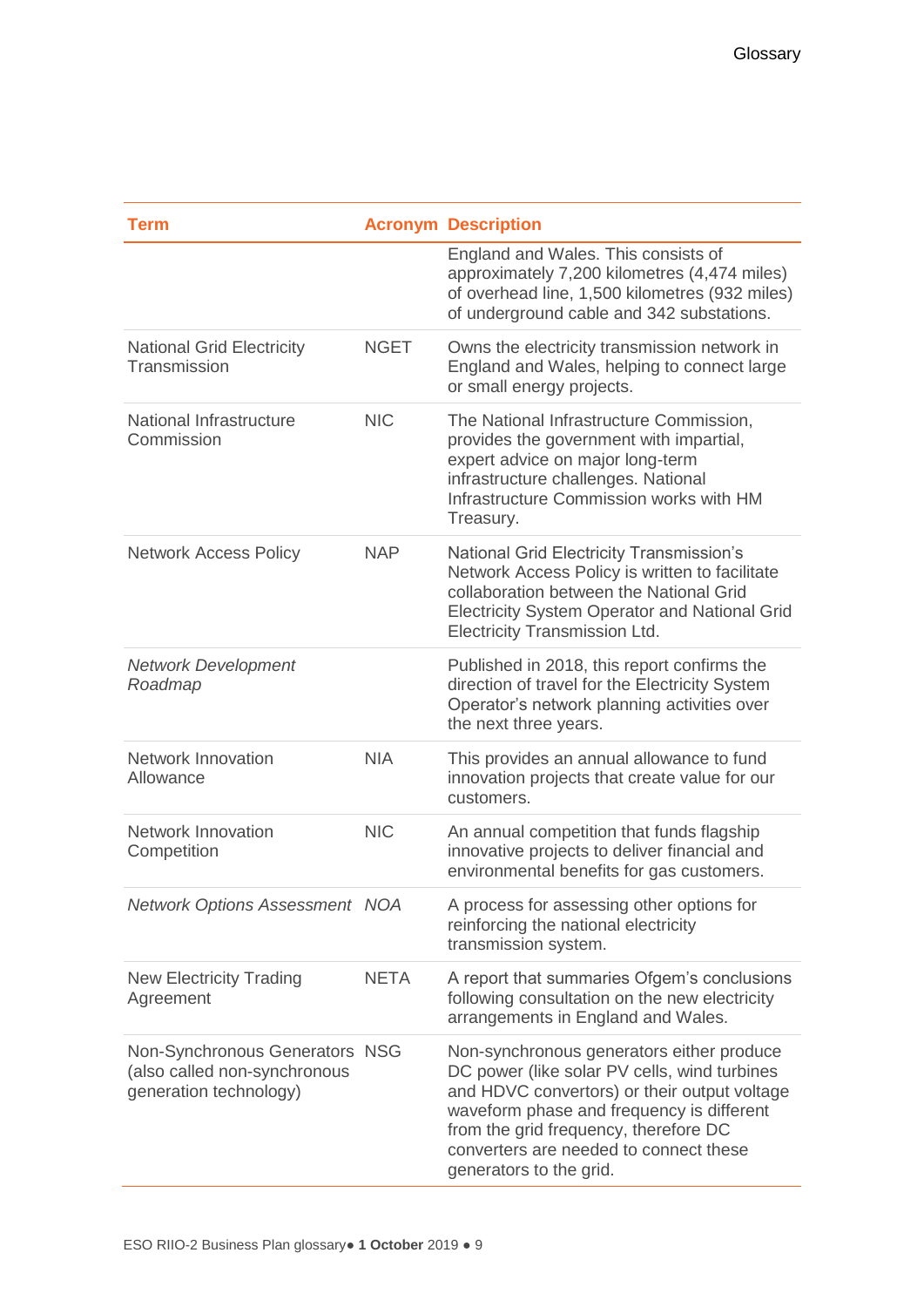| <b>Term</b>                                     |             | <b>Acronym Description</b>                                                                                                                                                                                                                        |
|-------------------------------------------------|-------------|---------------------------------------------------------------------------------------------------------------------------------------------------------------------------------------------------------------------------------------------------|
| Office of Gas and Electricity<br><b>Markets</b> | Ofgem       | The UK's independent National Regulatory<br>Authority, a non-ministerial government<br>department. Their principal objective is to<br>protect the interests of existing and future<br>electricity and gas consumers.                              |
| Off Shore Transmission<br>Owner                 | <b>OFTO</b> | A transmission owner who assumes<br>responsibility for offshore transmission<br>assets.                                                                                                                                                           |
| Open data                                       |             | Refers to the adoption of the principle that we<br>will consider all of the data that we hold<br>shareable, as long as it is not subject to<br>consumer privacy, security, commercial<br>sensitivity or negative consumer impact<br>restrictions. |
| Opex                                            |             | Operational expenditure which is an ongoing<br>cost for running a product, business, or<br>system.                                                                                                                                                |
| <b>Our RIIO-2 Ambition</b>                      |             | Released in April 2019, this document sets<br>out the mission for the legally separated<br>Electricity System Operator which informs the<br>basis of the RIIO-2 business plan.                                                                    |
| Paris Agreement                                 |             | An agreement within the United Nations<br>Framework Convention on Climate Change,<br>dealing with greenhouse-gas-emissions<br>mitigation, adaptation, and finance, signed in<br>2016.                                                             |
| Pathfinder projects                             |             | Pilot projects to develop the regional options<br>assessment process for voltage requirements<br>focusing only on high voltage system issues.                                                                                                     |
| Peer-to-peer trading                            |             | Where individuals can buy and sell energy<br>with each other.                                                                                                                                                                                     |
| <b>Platform for Ancillary Services PAS</b>      |             | A web-based platform used by the ESO to<br>dispatch ancillary services.                                                                                                                                                                           |
| <b>Power Responsive</b>                         |             | A stakeholder led programme, facilitated by<br>National Grid, to stimulate increased<br>participation in different forms of flexible<br>technology, such as demand side response<br>and storage.                                                  |
| Project SIM                                     |             | An innovation project led by National Grid and<br>Reactive Technologies which measured grid<br>stability and system inertia around the clock in                                                                                                   |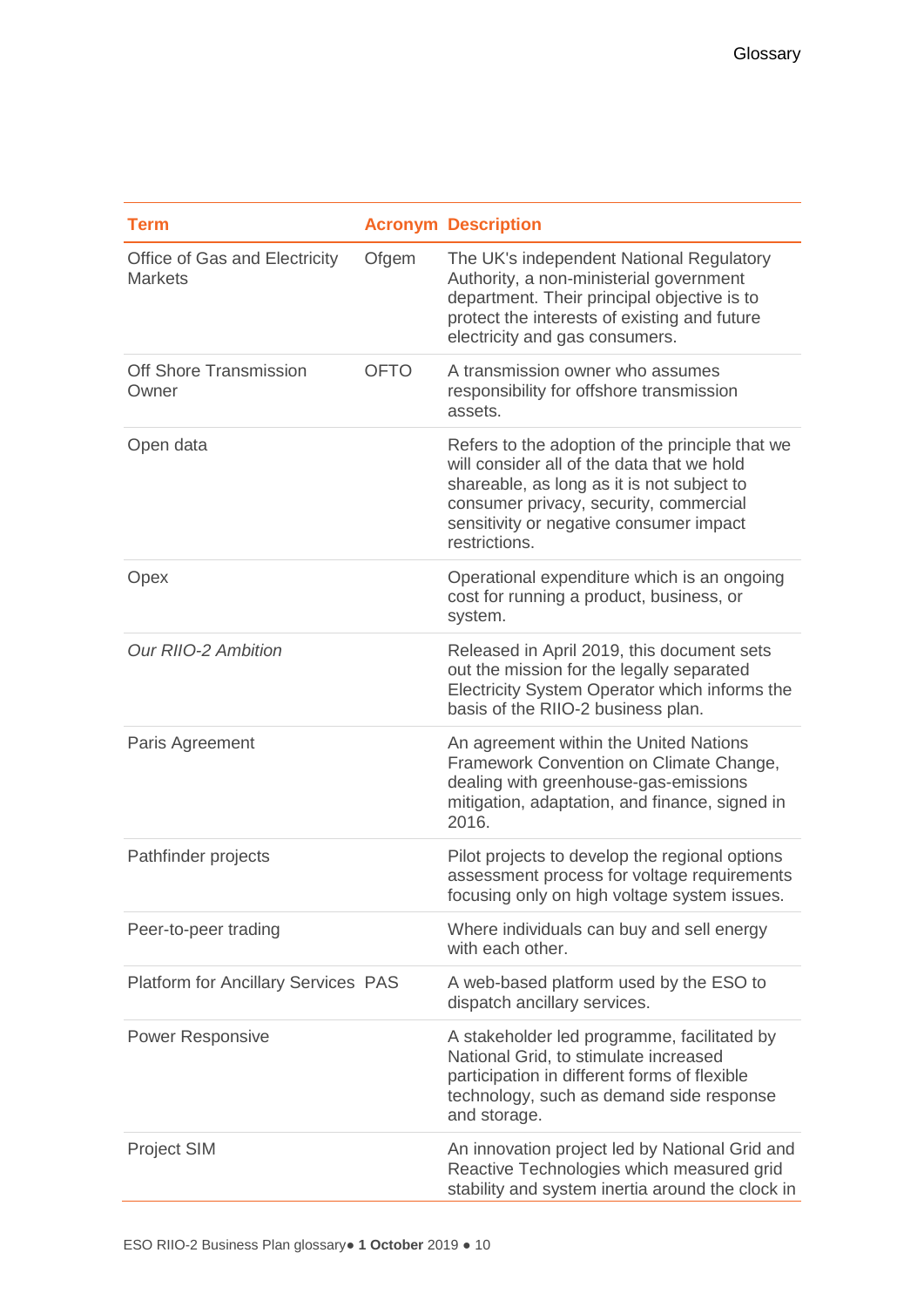| <b>Term</b>                                       |             | <b>Acronym Description</b>                                                                                                                                                                                                                                                                                                                                                                                                             |
|---------------------------------------------------|-------------|----------------------------------------------------------------------------------------------------------------------------------------------------------------------------------------------------------------------------------------------------------------------------------------------------------------------------------------------------------------------------------------------------------------------------------------|
|                                                   |             | real time in order to help stabilise the<br>electricity network.                                                                                                                                                                                                                                                                                                                                                                       |
| Reactive demand                                   |             | This represents the local need for reactive<br>power used to facilitate the economic transfer<br>of active power across the network by<br>ensuring local voltage levels remain within the<br>normal operating ranges. The voltage<br>depends on the localised balance of reactive<br>power supply and demand. Reactive power<br>generation increases voltage, while reactive<br>power absorption decreases it.                         |
| RecorDER project                                  |             | Funded by the Network Innovation Allowance,<br>this project is a collaboration between<br>National Grid, UK Power Networks, SP<br>Energy Networks and Electron, to develop<br>and demonstrate an asset register for Energy<br>Resources. The project seeks to define,<br>assess and pilot a blockchain-based asset<br>register, enabling parties to use and reference<br>a shared data set of generation and flexibility<br>resources. |
| Regulatory asset value                            | <b>RAV</b>  | The value of capital employed in the<br>business.                                                                                                                                                                                                                                                                                                                                                                                      |
| <b>Regional Development</b><br>Programmes         | <b>RDPs</b> | A programme set up to provide detailed<br>analysis of areas of the network with large<br>amounts of distributed generation and known<br>network issues in accommodating this. RDPs<br>adopt a whole system approach to push the<br>boundaries of current thinking and optimise<br>operations and investment across distribution<br>and transmission networks.                                                                          |
| Renewable generation                              |             | Renewable generation creates electricity from<br>natural resources that are quickly replaced.<br>For example: wind, solar or biomass<br>generation.                                                                                                                                                                                                                                                                                    |
| <b>Residual balancer</b>                          |             | An entity with overall responsibility for<br>ensuring that electricity supply and demand<br>match on a second-by-second basis.                                                                                                                                                                                                                                                                                                         |
| $Revenue = incentives +$<br>innovation + outputs. | <b>RIIO</b> | Ofgem's regulatory framework that sets price<br>controls to determine the amount network<br>companies can earn from the services they<br>provide.                                                                                                                                                                                                                                                                                      |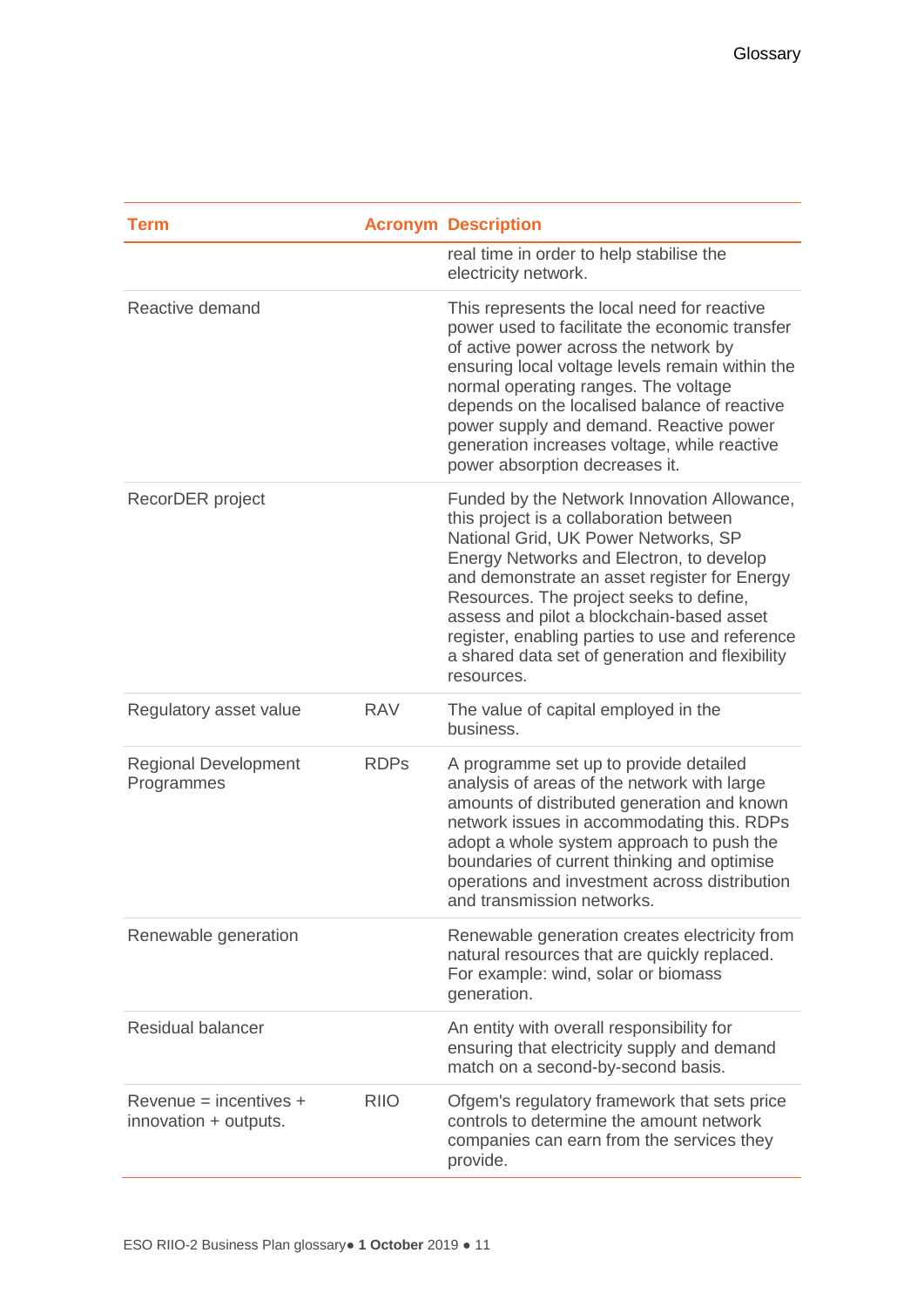| <b>Term</b>                                       |             | <b>Acronym Description</b>                                                                                                                                                                                                                                                                                                                                                                                       |
|---------------------------------------------------|-------------|------------------------------------------------------------------------------------------------------------------------------------------------------------------------------------------------------------------------------------------------------------------------------------------------------------------------------------------------------------------------------------------------------------------|
|                                                   | RIIO-2      | The next regulatory price control period,<br>which starts in April 2021.                                                                                                                                                                                                                                                                                                                                         |
|                                                   |             | RIIO-ED2 Price control for Electricity Distribution<br>Network Owners, scheduled to commence in<br>April 2023.                                                                                                                                                                                                                                                                                                   |
|                                                   | RIIO-1      | The current regulatory price control period,<br>which runs from 2013 to 2021.                                                                                                                                                                                                                                                                                                                                    |
| Rate of Change of Frequency RoCoF                 |             | The measure of how quickly frequency<br>changes over time.                                                                                                                                                                                                                                                                                                                                                       |
| <b>Retail Price Index</b>                         |             | RPI index This is a measure of inflation published<br>monthly by the Office for National Statistics<br>which measures the change in the cost of a<br>representative sample of retail goods and<br>services.                                                                                                                                                                                                      |
| Sandbox                                           |             | The ability to rapidly trial new products. One<br>of the lessons of the FFR auction trial is that<br>integration with our core systems needs<br>bespoke development and takes a long time.<br>This option would provide a scalable means<br>of integrating with the core systems to make<br>trialling of new products quicker and cheaper.<br>For example, by providing a 'trial mode' in the<br>markets portal. |
| Security and Quality of<br><b>Supply Standard</b> | <b>SQSS</b> | A set of standards used in the planning and<br>operation of GB's national electricity<br>transmission system, including both onshore<br>and offshore.                                                                                                                                                                                                                                                            |
| <b>Situational awareness</b>                      |             | The ability to monitor and understand the<br>status of the network and evolving operational<br>limits.                                                                                                                                                                                                                                                                                                           |
| <b>Steady Progression</b>                         | <b>SP</b>   | One of the scenarios from FES, where both<br>the level of decentralisation and speed of<br>decarbonisation is low. In this scenario, the<br>2050 carbon target is not met.                                                                                                                                                                                                                                       |
| Stakeholder                                       |             | All people, groups or organisations that either<br>have an influence over our licence to operate<br>or have an interest or concern in our<br>activities.                                                                                                                                                                                                                                                         |
| Status quo                                        |             | The state of play as is, also referred to as<br>business as usual.                                                                                                                                                                                                                                                                                                                                               |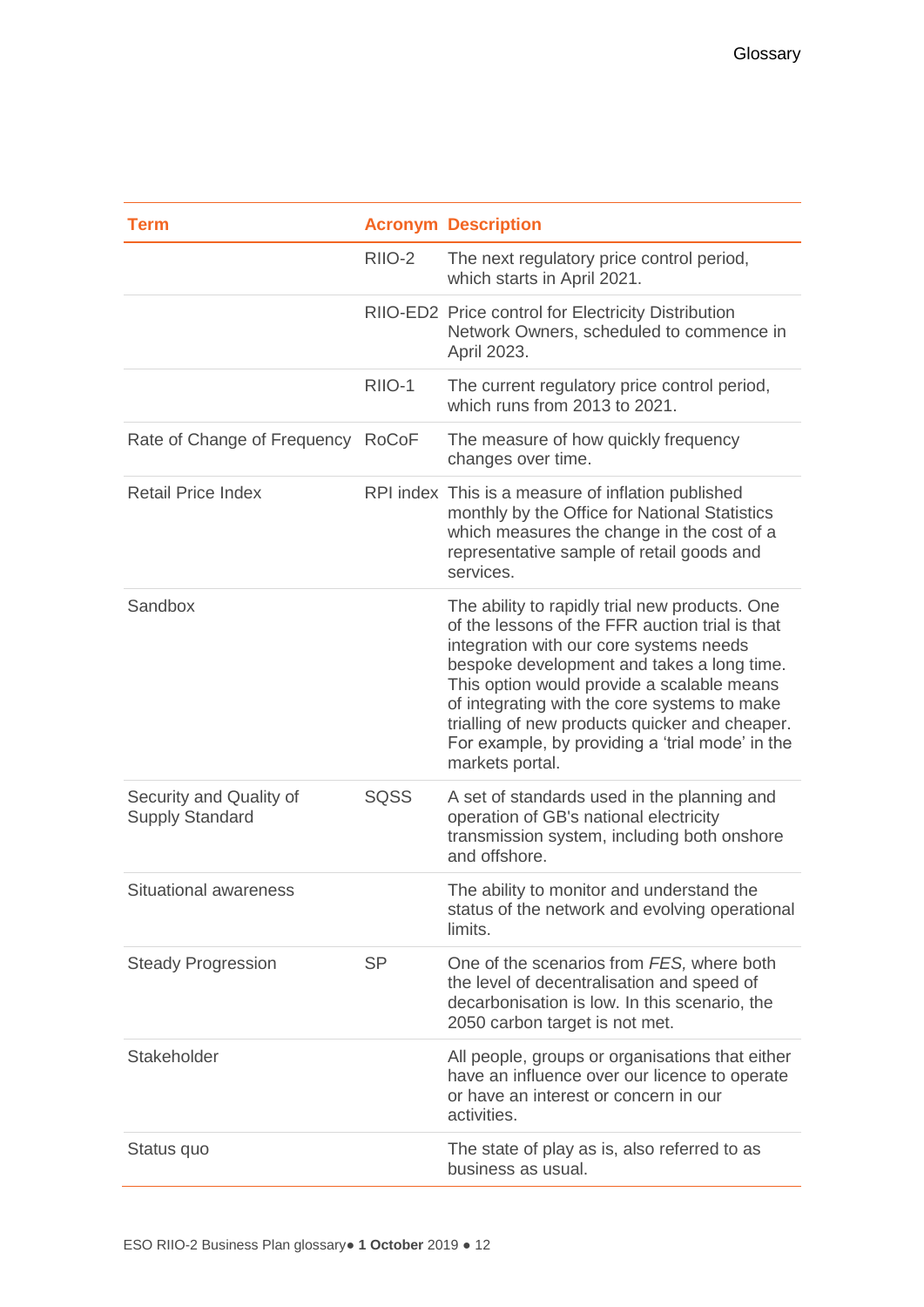| <b>Term</b>                       |             | <b>Acronym Description</b>                                                                                                                                                                                                                                                                                                                                                                                     |
|-----------------------------------|-------------|----------------------------------------------------------------------------------------------------------------------------------------------------------------------------------------------------------------------------------------------------------------------------------------------------------------------------------------------------------------------------------------------------------------|
| <b>Stranded assets</b>            |             | Capital investments that have unexpectedly<br>become non-performing or obsolete, but must<br>be recorded on balance sheets as loss of<br>profit.                                                                                                                                                                                                                                                               |
|                                   | <b>STEM</b> | Science, Technology, Engineering and<br>Mathematics.                                                                                                                                                                                                                                                                                                                                                           |
| <b>Synchronous Generators</b>     |             | Synchronous generators produce voltage<br>waveform that is synchronised with the rotor<br>synchronous speed and that has the same<br>frequency as the system they are connected<br>to (50Hz in GB). These generators are usually<br>directly connected to the AC power system<br>without the use of converters.                                                                                                |
| System inertia                    |             | The quality of kinetic energy stored in the<br>rotating parts of the machines that are<br>coupled to the power system. This relatively<br>small store of usable energy inherently helps<br>to regulate the balance between generation<br>and demand.                                                                                                                                                           |
| System operability                |             | The ability to maintain system stability and all<br>the asset ratings and operational parameters<br>within pre-defined limits safely, economically<br>and sustainably.                                                                                                                                                                                                                                         |
| <b>System Operator</b>            | <b>SO</b>   | An entity entrusted with transporting energy in<br>the form of natural gas or electricity on a<br>regional or national level, using fixed<br>infrastructure. The SO may not necessarily<br>own the assets concerned. For example,<br>National Grid ESO operates the electricity<br>transmission system in Scotland, which is<br>owned by Scottish Hydro Electricity<br><b>Transmission and Scottish Power.</b> |
| <b>Technology Readiness Level</b> | <b>TRL</b>  | This is a scale for measuring the maturity of<br>technology, from basic research through test,<br>launch and operations. It indicates where a<br>system is on development lifecycle and its<br>readiness for operational use.                                                                                                                                                                                  |
| Thermal needs                     |             | Where the amount of power that would flow<br>exceeds the design rating (or capacity) of any<br>network components for example, overhead<br>lines, cable circuits, transformers and circuit<br>breakers.                                                                                                                                                                                                        |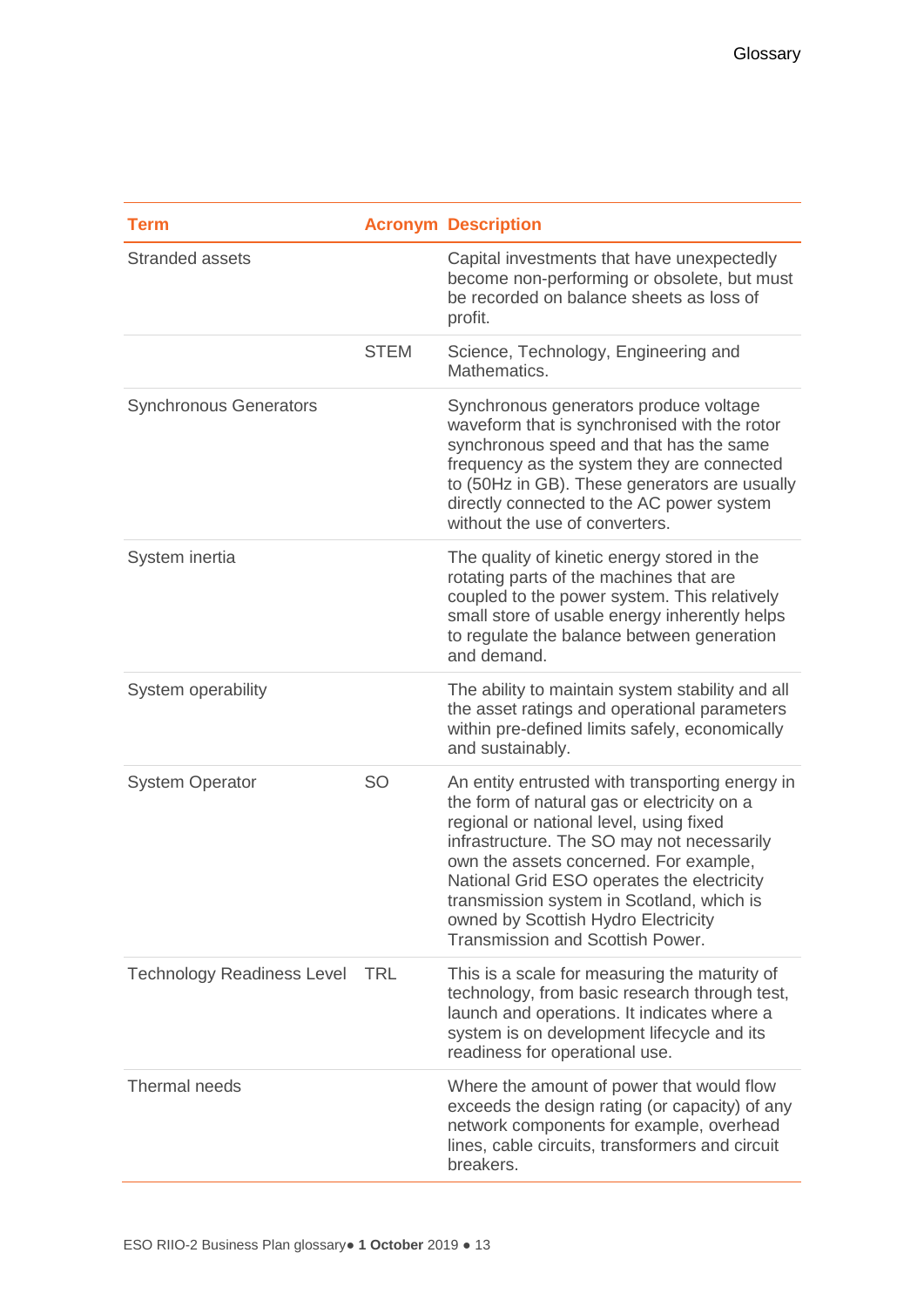| <b>Term</b>                                                     |              | <b>Acronym Description</b>                                                                                                                                                                                                                                     |
|-----------------------------------------------------------------|--------------|----------------------------------------------------------------------------------------------------------------------------------------------------------------------------------------------------------------------------------------------------------------|
| <b>Transmission Outage and</b><br><b>Generator Availability</b> | <b>TOGA</b>  | National Grid's system for receiving<br>submissions of generator availability and<br>outage dates. The system also provides<br>reports of transmission outages.                                                                                                |
| Total expenditure                                               | <b>Totex</b> | Total cost of expenditure relating to licensees<br>regulated activities.                                                                                                                                                                                       |
| <b>Transformational activities</b>                              |              | These are activities that go beyond business-<br>as-usual.                                                                                                                                                                                                     |
| Transmission Network Use of TNUoS<br><b>System Charges</b>      |              | Charges made by the System Operator for<br>the use of the National<br>Electricity Transmission System designed to<br>cover the cost of installing and<br>maintaining transmission<br>system infrastructure.                                                    |
| <b>Transmission Owner</b>                                       | <b>TO</b>    | A collective term used to describe the three<br>transmission asset owners within Great<br>Britain, namely National Grid Electricity<br>Transmission, Scottish Hydro Electric<br><b>Transmission Limited and Scottish Power</b><br><b>Transmission Limited.</b> |
| <b>Two Degrees</b>                                              | <b>TW</b>    | Two Degrees scenario from FES, where the<br>speed of decarbonisation is high but the level<br>of decentralisation is low. In this scenario, the<br>2050 carbon target is met.                                                                                  |
| <b>UK Climate Change Act</b>                                    |              | Launched in 2018, this act outlines the<br>Government targets to reduce carbon<br>emissions by the year 2050.                                                                                                                                                  |
| United Kingdom of Great<br><b>Britain and Northern Ireland</b>  | UK           | A geographical, social and economic<br>grouping of countries that contains England,<br>Scotland, Wales and Northern Ireland.                                                                                                                                   |
| Value of Lost Load                                              | VoLL         | This is a monetary indicator expressing the<br>costs associated with an interruption of<br>electricity supply.                                                                                                                                                 |
| (Connections) wider works                                       |              | This refers to extending network planning at<br>distribution level to support DNOs to have<br>effective processes.                                                                                                                                             |
| Weighted average cost of<br>capital                             | <b>WACC</b>  | Average expected return to debt and equity<br>investors.                                                                                                                                                                                                       |
| Zero carbon                                                     |              | Achieving net zero carbon dioxide emissions<br>by balancing carbon emissions with carbon                                                                                                                                                                       |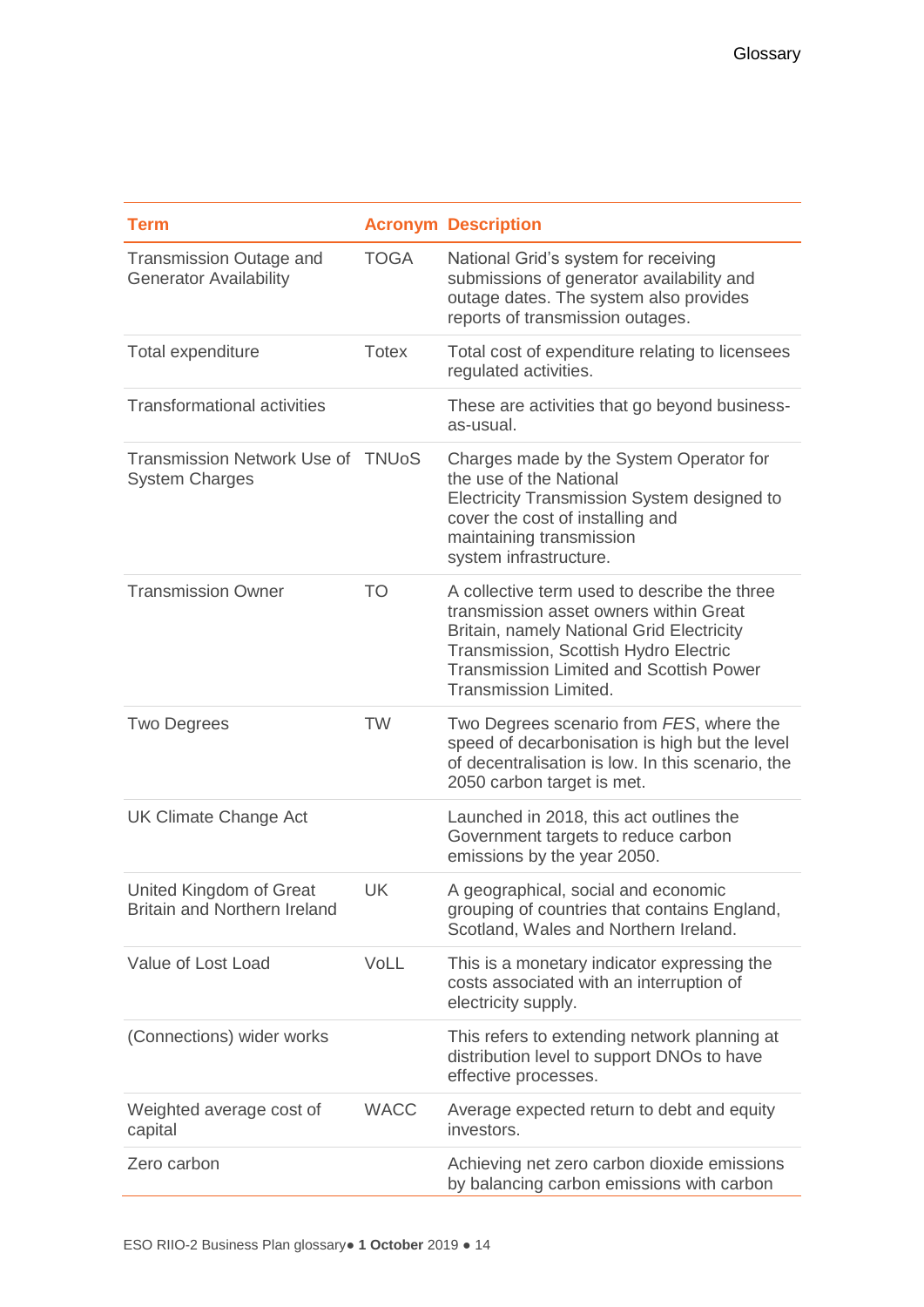| Term | <b>Acronym Description</b>                                    |
|------|---------------------------------------------------------------|
|      | removal or simply eliminating carbon<br>emissions altogether. |